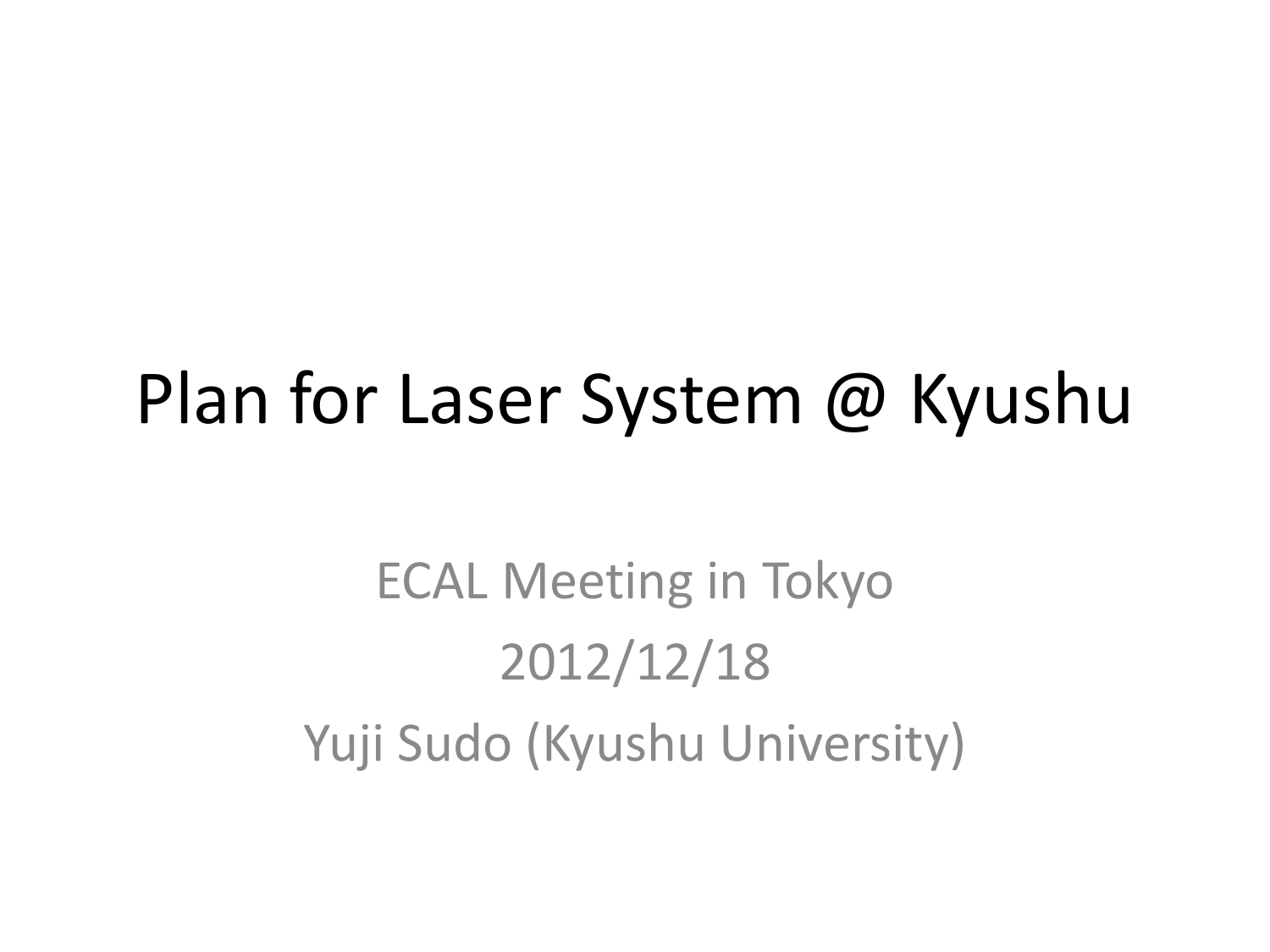# Motivation

Microscope + Laser

- $\rightarrow$  make small radius laser light  $~\sim$ 10µm
- $\rightarrow$  We can inject laser light anywhere in one pixel
- $\rightarrow$  Cross talk measurement, Edge effect

High power Laser

 $\rightarrow$  We can control number of e-h pair production by adjusting the yield of laser light



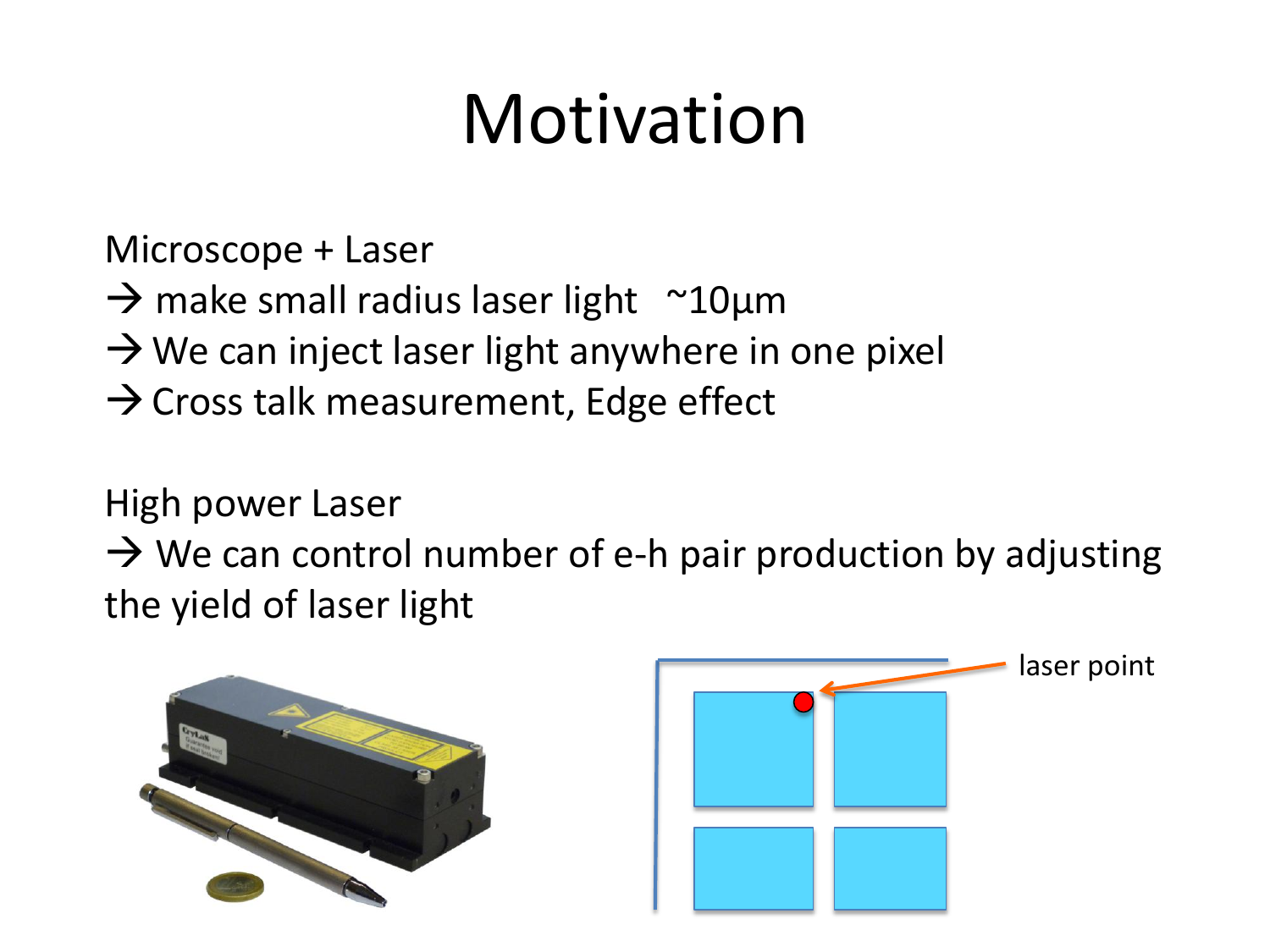# Signal Production by Infrared Laser

Wave length **1064 nm = 1.16 eV**

Energy gap of  $Si = 1.12$  eV **Average** production energy of **e-h pair = 3.6 eV**



Almost all laser light go through a Si sensor, but they can make e-h pair a certain probability.

 $\rightarrow$  We can make e-h pair uniformly in a sensitive area.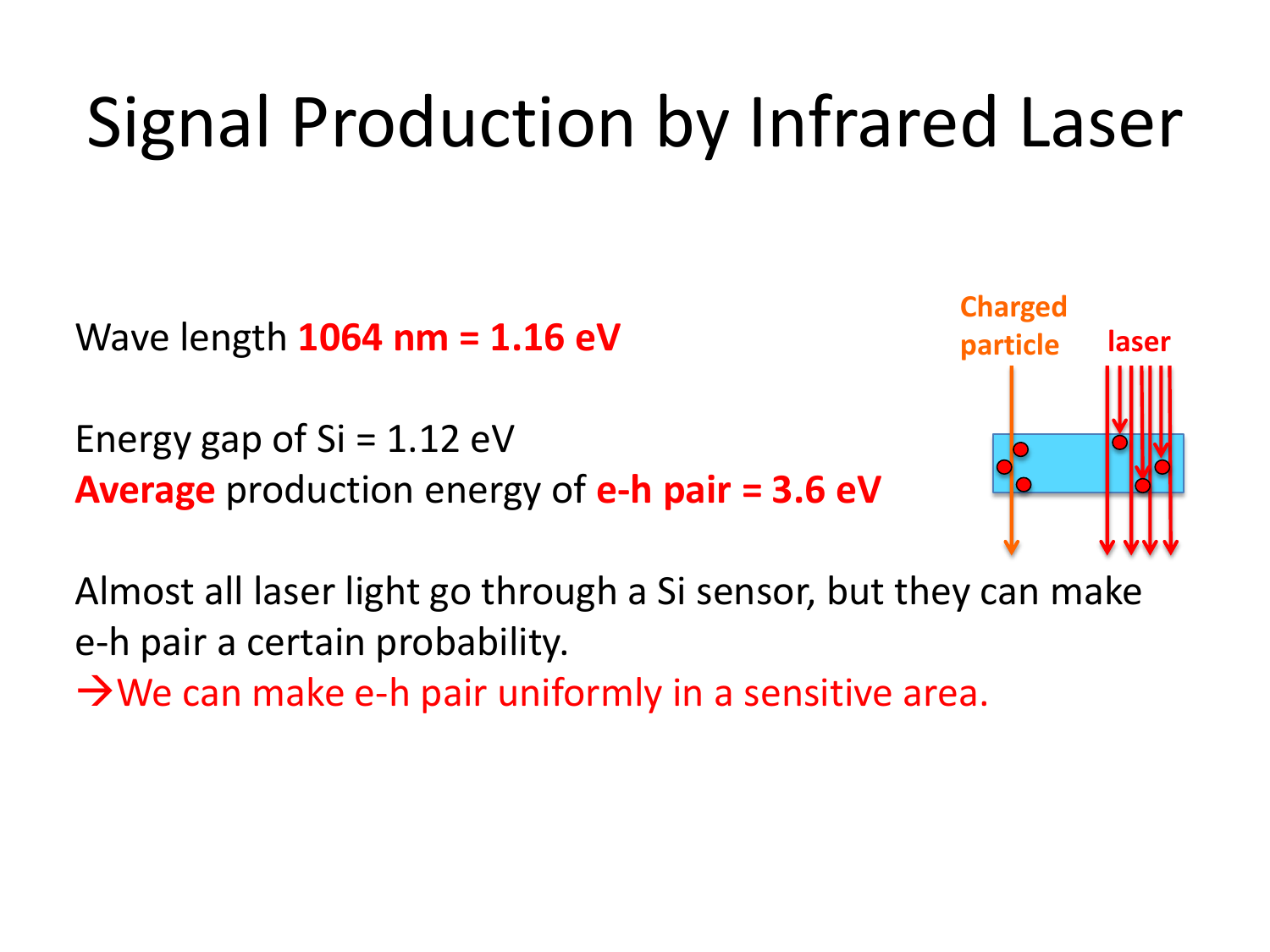# Spec. of The Laser



CRYLAS GmbH DSS1064-Q2 (Class 3B) Wave length : 1064 nm Pulse width  $\therefore$   $\sim$  1.5 ns Pulse energy : > 20 μJ/pulse  $\sim$  10<sup>14</sup> photons/pulse Peak power : > 13kW Reputation rate :  $1 \sim 10$ kHz

87.3 x 35.4 x 33 mm

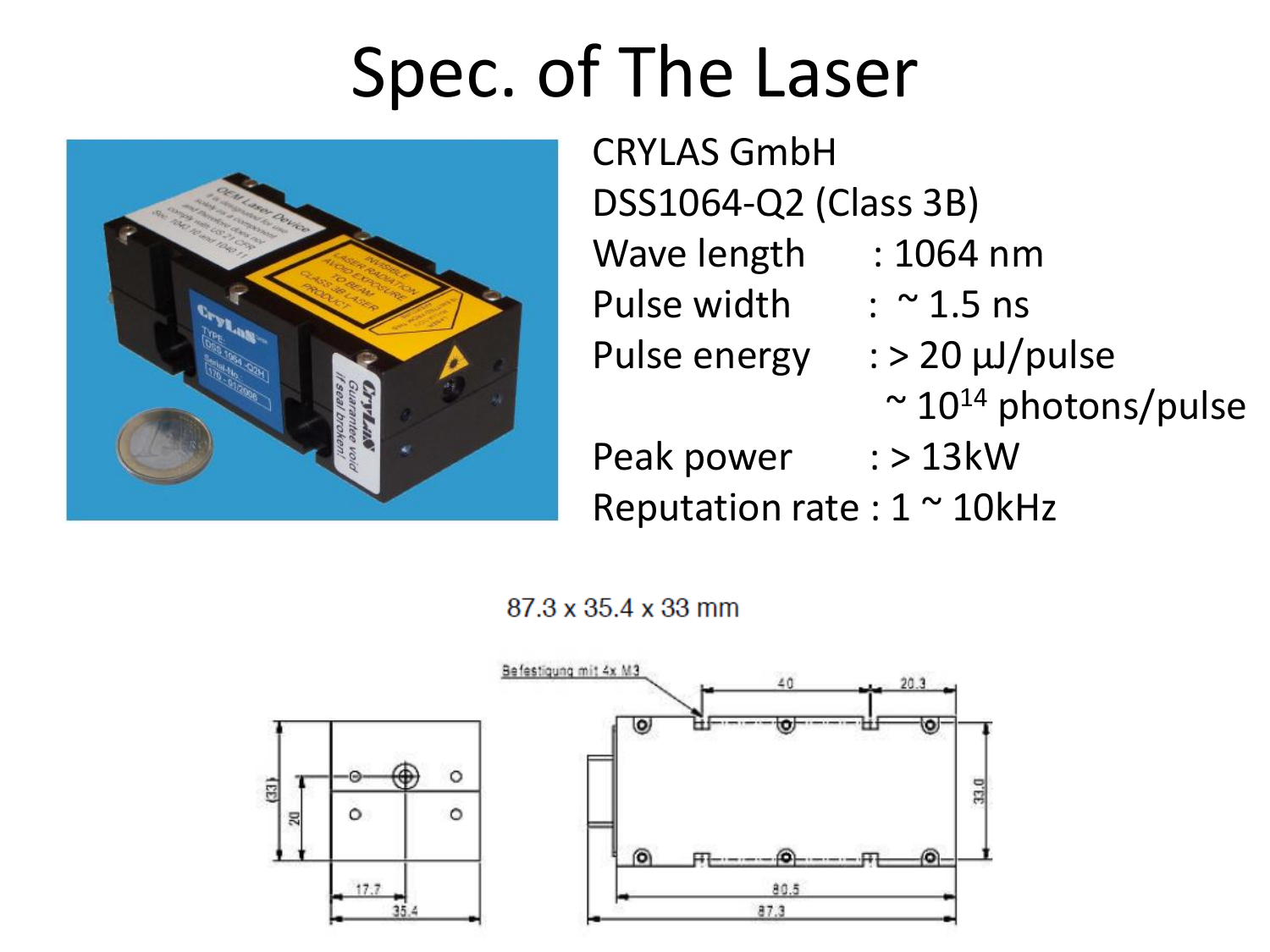## How to Control

- We can easily control the laser reputation rate with Windows software.
- There is a triggering system as an option of the laser.
- A trigger signal is negative 800 mV and 2ns width

| DX-Q-Control.vi                                                                                                                                                                                     | $ \Box$                                                                                                                                            |
|-----------------------------------------------------------------------------------------------------------------------------------------------------------------------------------------------------|----------------------------------------------------------------------------------------------------------------------------------------------------|
| DX-Q-Control<br>CryLaS GmbH Version 1.4<br>2832,5<br>Operating hours                                                                                                                                | 35503<br>Type<br>00000208<br>Serial<br>280808<br>Shipping<br>DX2810-158<br>Firmware                                                                |
| Com Port<br>Connected<br>Quit<br>Connect<br>$-44$<br>Error<br>Head Temperature: 24,1<br><b>P.A. R. A. A. A. A. A. A. A. A. A.</b> A. A. A.<br>60 ℃<br>30<br>40<br>50<br>10<br>20<br>Temp. Limit: 60 |                                                                                                                                                    |
| Ext. Trigger<br><b>Repetition Rate</b><br>On<br>$*1000$<br>Max: 2600<br>Hz<br>Hz<br>10ff                                                                                                            |                                                                                                                                                    |
| Ready<br>Emission<br>Laser On<br>F1                                                                                                                                                                 | PD Monitor [V]<br>0,5 1,0 1,52,0 2,5 3,0 3,5<br>0,0, $v_1$ , $v_2$ , $v_3$ , $v_4$ , $v_5$ , $v_6$ , $v_7$ , $v_6$ , $v_7$ , $v_8$ , $v_9$<br>0.00 |

Interface of the control software

Trigger signal

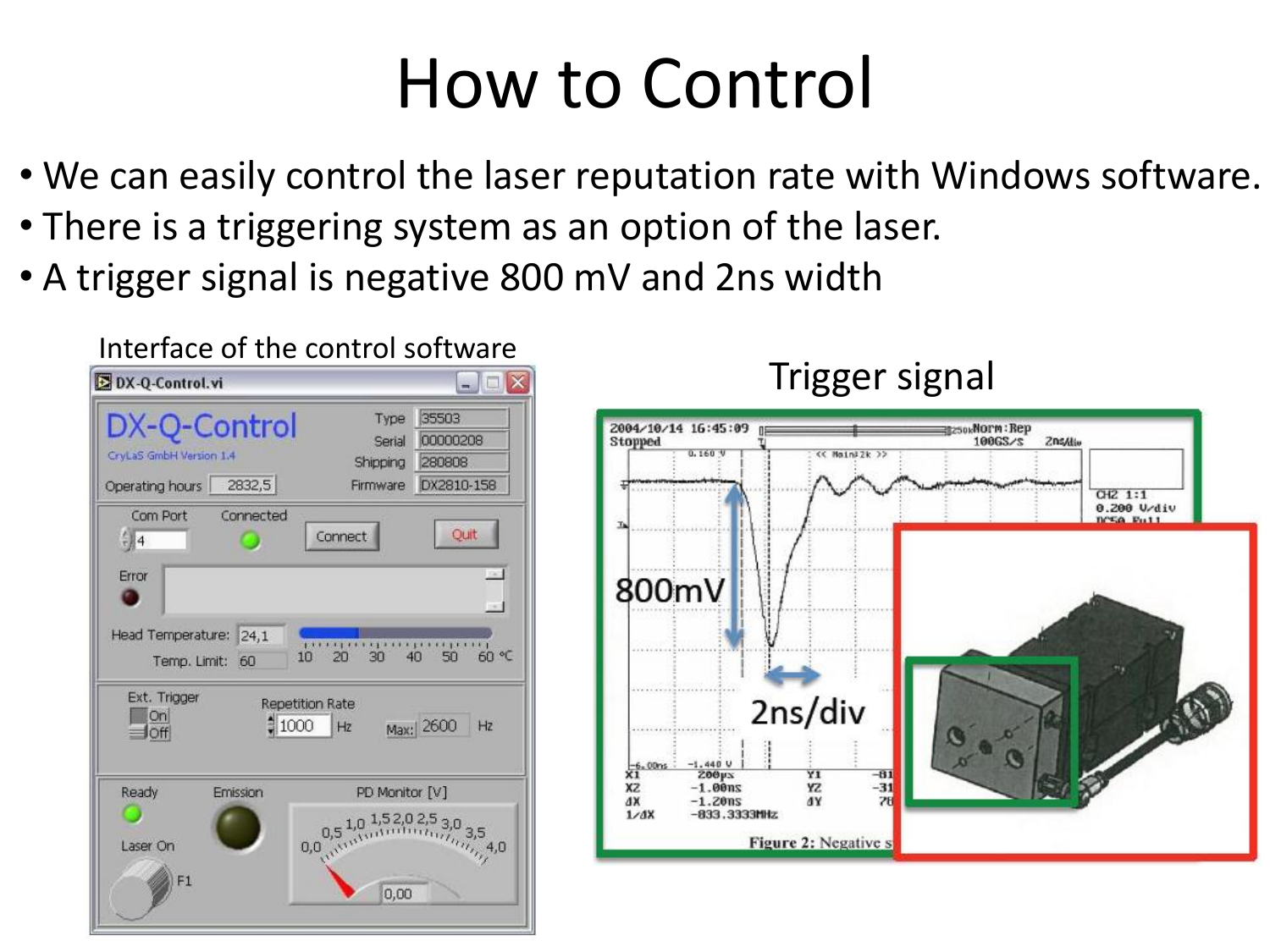#### Optical system 1: Microscope  $\sim$  ...  $UU\subset$ のコンパクト なボディに多

マニュアル3 輪( 0.5µm 読み)

Put laser unit on here

STM-6

MM6C-KMAS /明視野落射投光管

組み合わせ例

Olympus : STM-6



**CCD** 

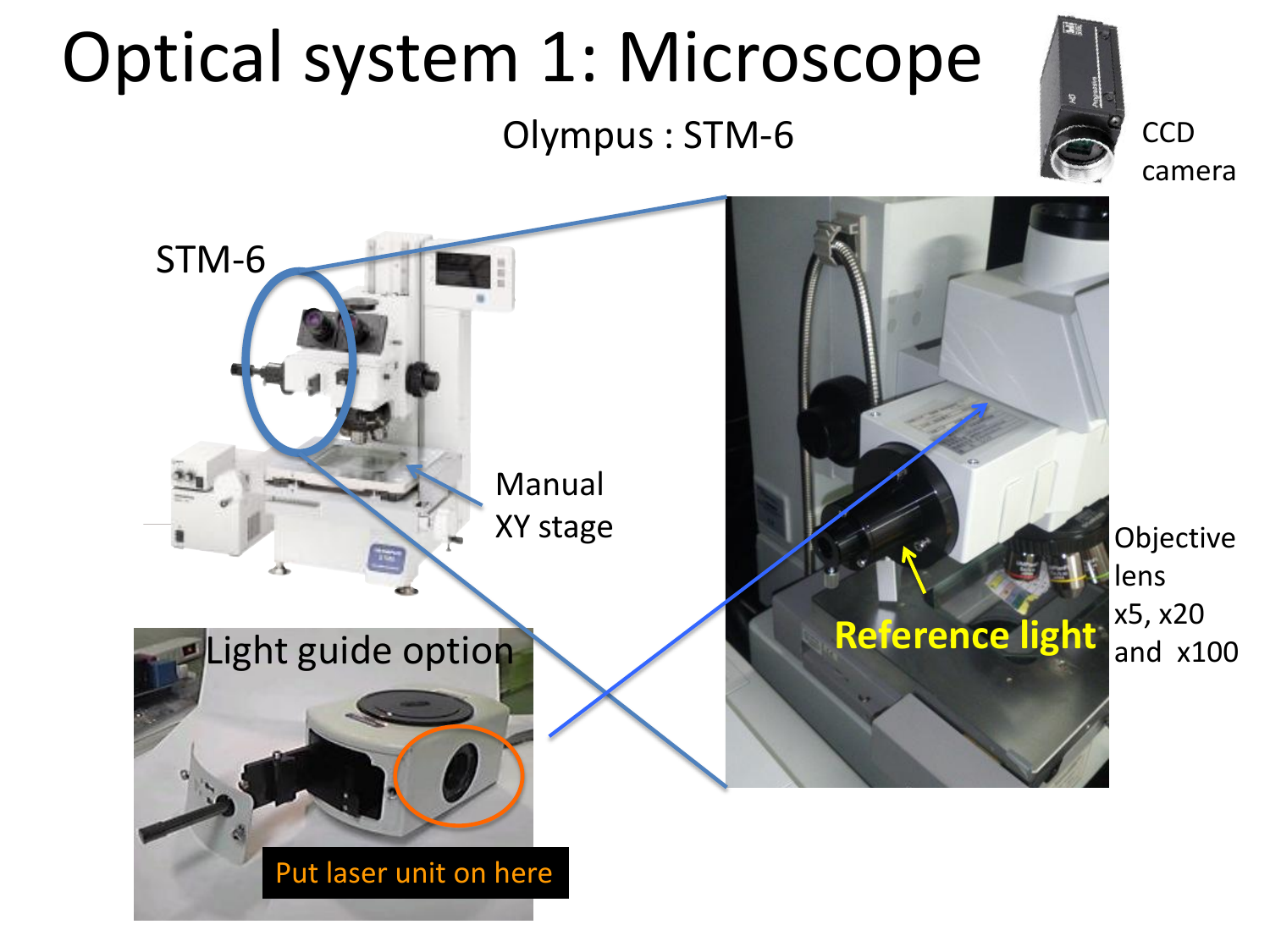# Optical System 2 : Light Guide